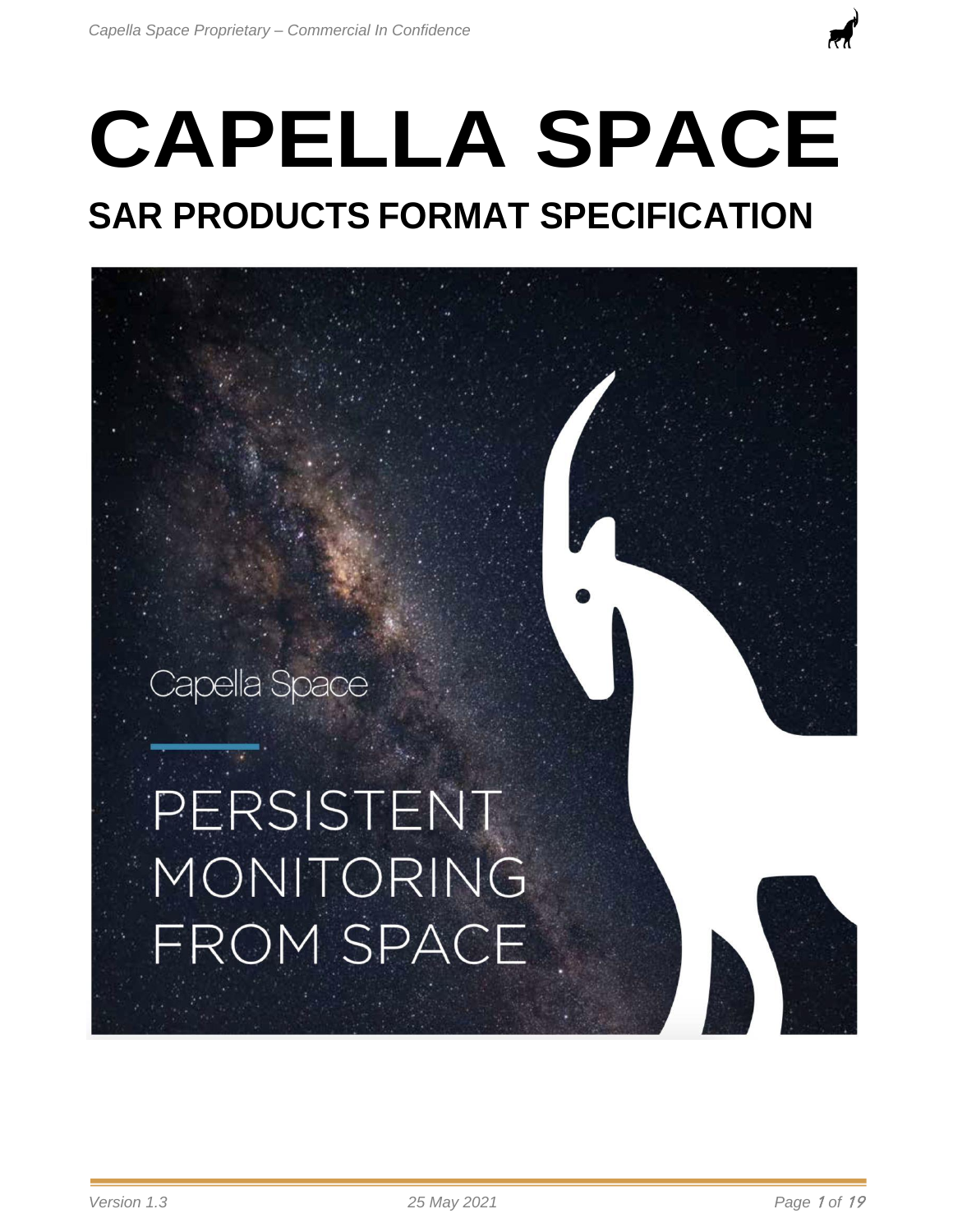

# **TABLE OF CONTENTS**

| $\label{eq:1} \mbox{Introduction} \,\, \ldots \,\, \ldots \,\, \ldots \,\, \ldots \,\, \ldots \,\, \ldots \,\, \ldots \,\, \ldots \,\, \ldots \,\, \ldots \,\, \ldots \,\, \ldots \,\, \ldots \,\, \ldots \,\, \ldots \,\, \ldots \,\, \ldots \,\, \ldots \,\, \ldots \,\, \ldots \,\, \ldots \,\, \ldots \,\, \ldots \,\, \ldots \,\, \ldots \,\, \ldots \,\, \ldots \,\, \ldots \,\, \ldots \,\, \ldots \,\, \ldots \,\, \ldots \,\, \ldots \,\, \ldots \,\,$ |  |
|-----------------------------------------------------------------------------------------------------------------------------------------------------------------------------------------------------------------------------------------------------------------------------------------------------------------------------------------------------------------------------------------------------------------------------------------------------------------|--|
|                                                                                                                                                                                                                                                                                                                                                                                                                                                                 |  |
|                                                                                                                                                                                                                                                                                                                                                                                                                                                                 |  |
|                                                                                                                                                                                                                                                                                                                                                                                                                                                                 |  |
|                                                                                                                                                                                                                                                                                                                                                                                                                                                                 |  |
|                                                                                                                                                                                                                                                                                                                                                                                                                                                                 |  |
|                                                                                                                                                                                                                                                                                                                                                                                                                                                                 |  |
|                                                                                                                                                                                                                                                                                                                                                                                                                                                                 |  |
|                                                                                                                                                                                                                                                                                                                                                                                                                                                                 |  |
|                                                                                                                                                                                                                                                                                                                                                                                                                                                                 |  |
|                                                                                                                                                                                                                                                                                                                                                                                                                                                                 |  |
|                                                                                                                                                                                                                                                                                                                                                                                                                                                                 |  |

## **DISCLAIMER**

This document captures the specifications, characteristics and performance of Capella Space product offerings and associated systems at the time of publication. The information presented herein is for informational purposes only and this document is not contractual. The products, services and systems described in this document are subject to change without prior notice. Capella Space makes no representations or warranties with respect to this document. Furthermore, Capella Space assumes no responsibility for the use of the information contained herein, utilization of the information presented in this document for any purpose whatsoever is at the sole risk of the user. © Copyright 2021 Capella Space Corporation. All rights reserved.

## **DOCUMENT CHANGE LOG**

| Version | Date            | <b>Change Description</b>                                                                                                                                                                                                                                                                                                                                                                                                                                                                                 |
|---------|-----------------|-----------------------------------------------------------------------------------------------------------------------------------------------------------------------------------------------------------------------------------------------------------------------------------------------------------------------------------------------------------------------------------------------------------------------------------------------------------------------------------------------------------|
| 1.0     | 10 April 2020   | Initial document version                                                                                                                                                                                                                                                                                                                                                                                                                                                                                  |
| 1.1     | 6 May 2020      | Update STAC metadata to version 0.9.0                                                                                                                                                                                                                                                                                                                                                                                                                                                                     |
| 1.2     | 22 January 2021 | Added extended metadata fields, such as: Image:calibration, State:direction,<br>CenterPixel:look_angle, Image:peak_nesz, Image:nesz_polynomial.<br>Changed extended metadata fields, such as: Collect:id renamed to<br>collect:collect_id, capella:billable_area. Updated definition of doppler<br>centroid 2D polynomial. Updated SLC and GEO definition and description of<br>internal calibration factor. Beta updated in Beta_nought for SLC products.<br>Reworked PRF object to TimeVaryingParameter |
| 1.3     | 25 May 2021     | New GEC image product type; New SICD product delivery format                                                                                                                                                                                                                                                                                                                                                                                                                                              |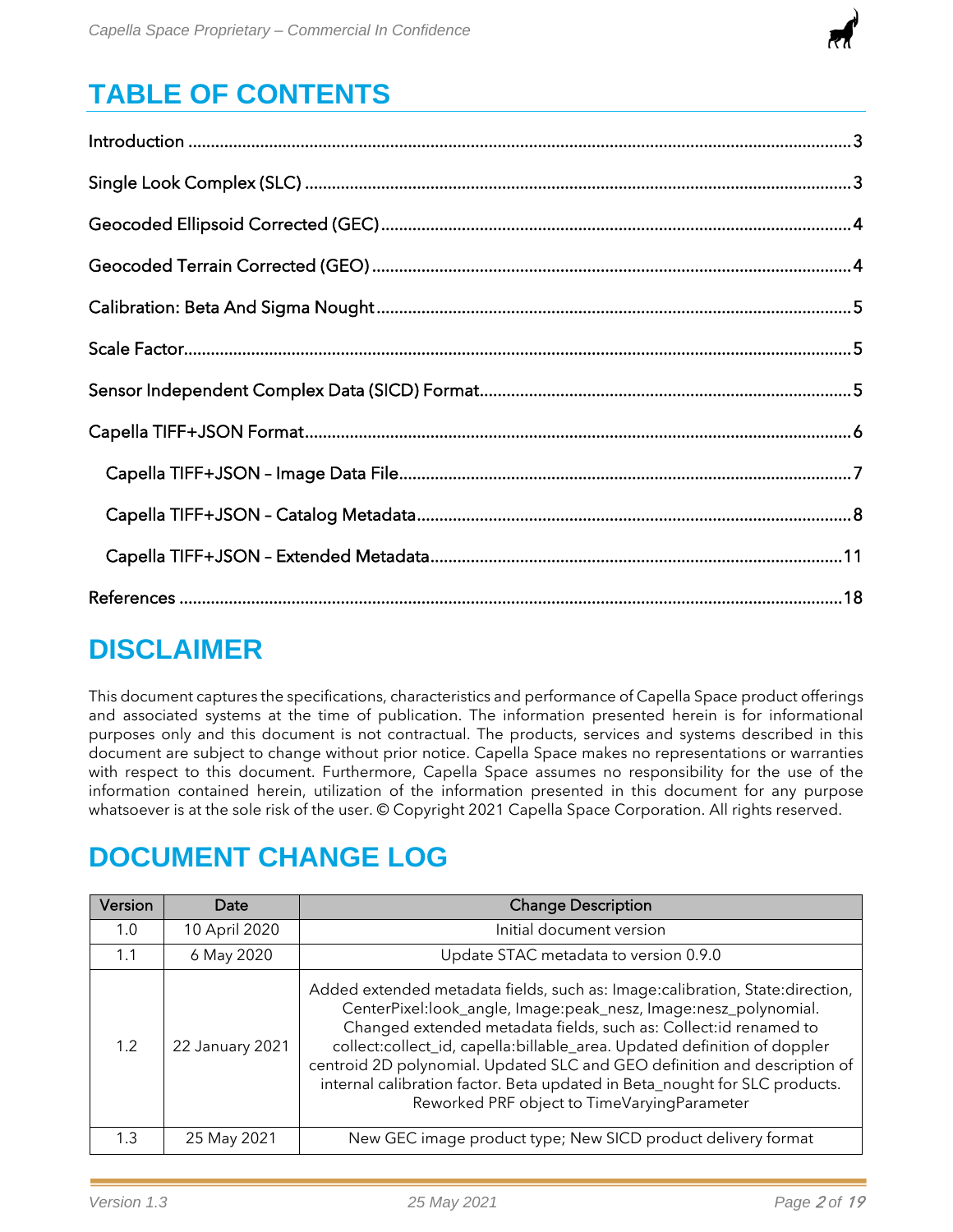

| Extended metadata field names 'scale_factor' and 'nesz_peak'. Added<br>extended_metadata fields: Window:broadening_factor, |
|----------------------------------------------------------------------------------------------------------------------------|
| Image: frequency_doppler_centroid_polynomial. Added<br>capella: orbital_plane to STAC metadata.                            |

## <span id="page-2-0"></span>**INTRODUCTION**

Capella Space is an information services company that provides on-demand Earth observation imagery. Through a constellation of small satellites, Capella is providing easy access to frequent, timely and quality information affecting several of industries worldwide. Capella's very highresolution synthetic aperture radar (SAR) satellites are matched with unparalleled infrastructure to deliver reliable global insights that sharpen our understanding of the changing world - improving decisions about commerce, conservation and well-being on Earth.

This document describes the format of the operational basic SAR imagery products generated by Capella's constellation of SAR satellites. Capella's SAR data product portfolio currently includes single look complex (SLC), geocoded ellipsoid corrected (GEC) and geocoded terrain corrected (GEO) image product types. SAR images for all imaging modes and product types are delivered in Capella's TIFF+JSON format. Furthermore, single look complex image data from spotlight and stripmap imaging modes are also made available in the Sensor Independent Complex Data (SICD) format.

This document presents in-depth information on how Capella's SAR imagery products are formatted, packaged, structured and how to access the metadata information. Figure 1 shows the processing steps applied to the raw SAR data to generate the single look complex and geocoded imagery products.



Figure 1: Processing steps to generate Capella's single look complex and geocoded imagery products.

# <span id="page-2-1"></span>**SINGLE LOOK COMPLEX (SLC)**

SLC images are single-look, range-compressed and focused SAR data presented in the satellite image acquisition geometry of slant range and azimuth directions (Figure 2). The azimuth direction is along the flight path of the satellite. The slant range direction is perpendicular to the azimuth direction and follows from the satellite to the imaging targets on the ground. Image pixels are processed and projected to zero Doppler SAR coordinates.

SLC images contain both amplitude and phase information. Each image pixel is represented by a complex number with a real (Re) and imaginary (Im) component. SLC images have 32 bits for each pixel sample. The first 16 bits represent the real component of the complex value as a signed 16-bit integer (Int16) and the last 16 bits represent the imaginary component of the complex value as a signed 16-bit integer (Int16). This data type is also known as CInt16.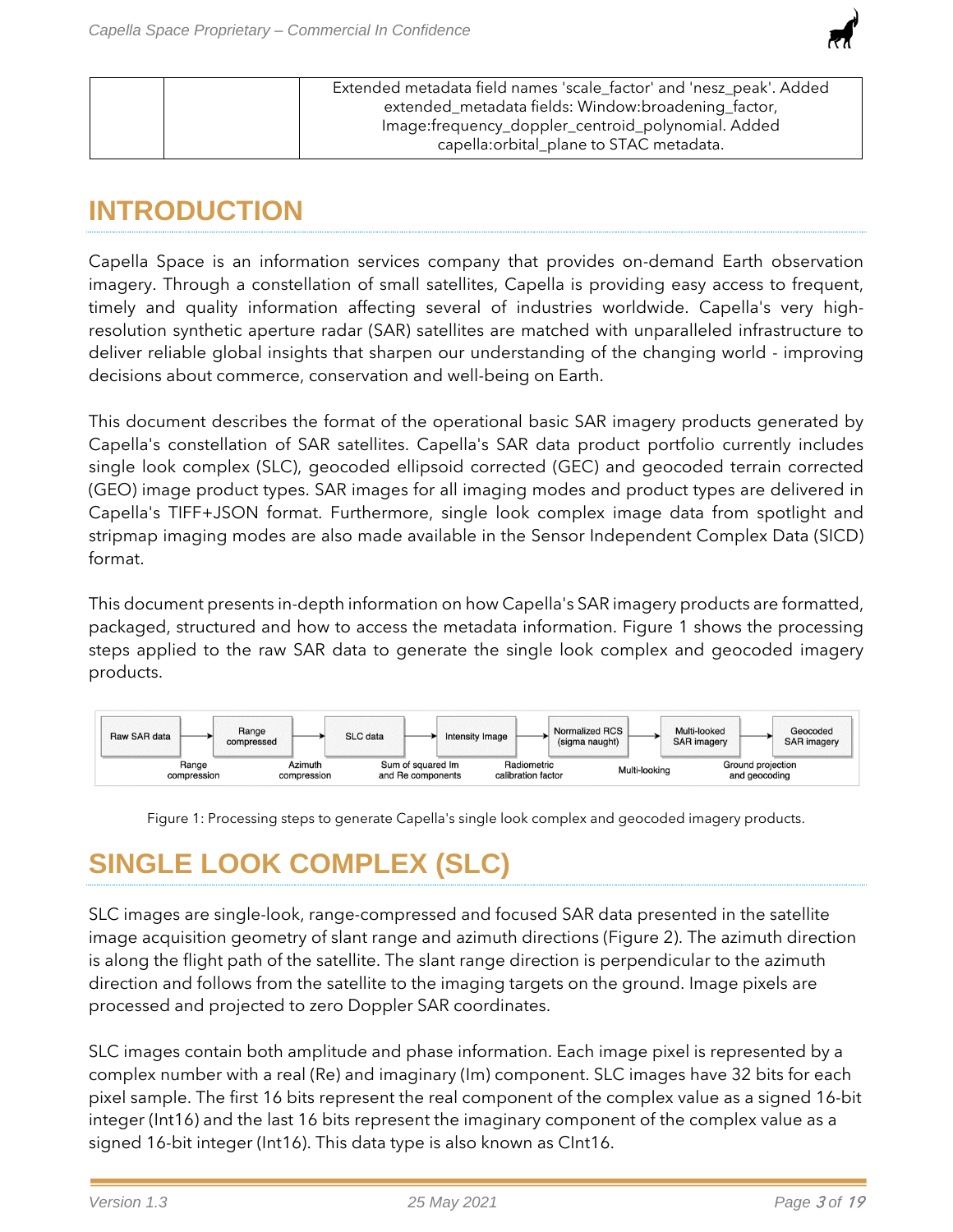

Figure 2: SAR satellite geometry and pixel projection in Capella's SLC and GEO products.

# <span id="page-3-2"></span><span id="page-3-0"></span>**GEOCODED ELLIPSOID CORRECTED (GEC)**

GEC images are detected multi-looked dataset which has been geocoded and projected onto the WGS84 ellipsoid. Similar to the SLC image product type a GEC image is range-compressed and focused. The average scene center height is used to generate the GEC image product type and no terrain correction is performed. Consequently, GEC images are ideally suited for users who wish to analyze imagery over areas with significant topographic relief without any DEM correction applied. The pixel values and radiometric calibration process for the GEC image product type is the same as the GEO image described in the following sections below.

## <span id="page-3-1"></span>**GEOCODED TERRAIN CORRECTED (GEO)**

GEO images are detected multi-looked dataset which has been geocoded and terrain-corrected using a Digital Elevation Model (DEM). Similar to the SLC image product type a GEO image is rangecompressed and focused. The pixel values in the GEO images contain the radiometrically calibrated intensity in linear scale.

A Digital Elevation Model (DEM) is used to improve the geolocation accuracy beyond what is achievable with only considering the ellipsoid. The ground location accuracy for the GEO product depends on the accuracy of the DEM used for map projection and terrain correction.

Spotlight GEO images are multi-looked 9 times in the azimuth direction to enhance their radiometric resolution, which is a critical quality metric that describes the detection capability of a SAR system. It is a measure of an image's ability to display reflection differences among pixels.

Capella has implemented a multi-look technique obtained by splitting a long synthetic aperture into a set of sub-apertures and then combining them to generate the GEO image product type. For this purpose, nine 0.5 m resolution SLC images are generated to make a Spot product.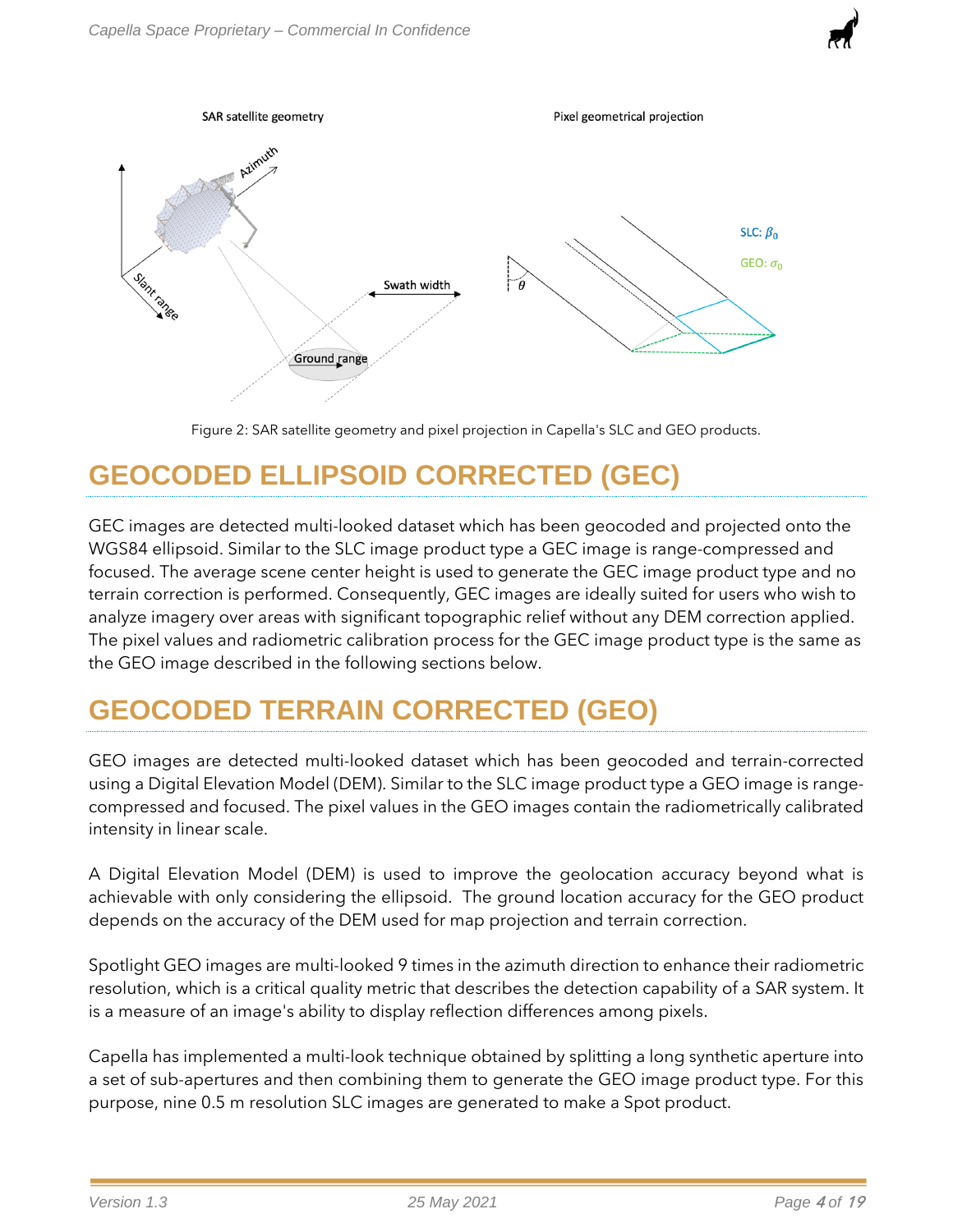

# <span id="page-4-0"></span>**CALIBRATION: BETA AND SIGMA NOUGHT**

The pixel value in GEC and GEO product types contains calibrated amplitude information, in *Sigma* Nought  $(\sigma^0)$  [Ref 3]. In SLC data products, the calibrated pixel values are in represented in the slant range geometry, in *Beta Nought* (see Figure, [Ref 3]).

The  $\sigma^0$  values are obtained compensating *Beta Nought (* $\beta^0$ *)* for the incidence angle computed based on the ellipsoid. Therefore, the *Sigma Nought* can be defined as follows:

 $\sigma^0 = \beta^0 * sin\theta$ 

Where  $\theta$  is the incident angle estimated from the WGS84 ellipsoid on a simple ellipsoid and  $\beta^0$  is defined as:

$$
\beta^0 = \beta / A^{\beta}
$$

where  $\beta$  and  $A^\beta$  are radar backscattering and a reference area defined to be in the slant range plane, respectively (see [Figure \)](#page-3-2).

The aim of *Sigma Nought* is to minimize the differences in the image radiometry in images obtained from different incidence angles, ascending-descending geometries and/or opposite look directions becomes comparable and can be integrated to obtain derived change maps.

## <span id="page-4-1"></span>**SCALE FACTOR**

As part of Capella processing, a calibration factor is applied to take into account the internal calibration of the radar subsystems. The user shall apply only the "scale\_factor" (SC) reported in the extended metadata JSON sidecar file for any given SAR imagery product. SC is used to derive the radar brightness from the image pixel values and does not include a separate calibration component.

For SLC the expression for the radar brightness in logarithmic scale reads:

$$
\sigma_{dB}^0 = 20log_{10}(SC|DN_{slc}|)
$$

Where  $|DN_{slc}|$  is the absolute value of the radar backscattering  $\beta$ .

Similarly, for GEC and GEO products:

$$
\sigma_{dB}^0 = 20log_{10}(SC\,DN_{gec/geo})
$$

## <span id="page-4-2"></span>**SENSOR INDEPENDENT COMPLEX DATA (SICD) FORMAT**

For SAR imagery products acquired in the Spot (spotlight) and Strip (stripmap) modes Capella delivers single look complex image data in the Sensor Independent Complex Data (SICD) format aligned with v1.2.1 of the SICD standard specification. SICD formatted imagery products are delivered as a single NITF format file (\*.ntf) which contains both the single look complex image data and relevant SAR metadata.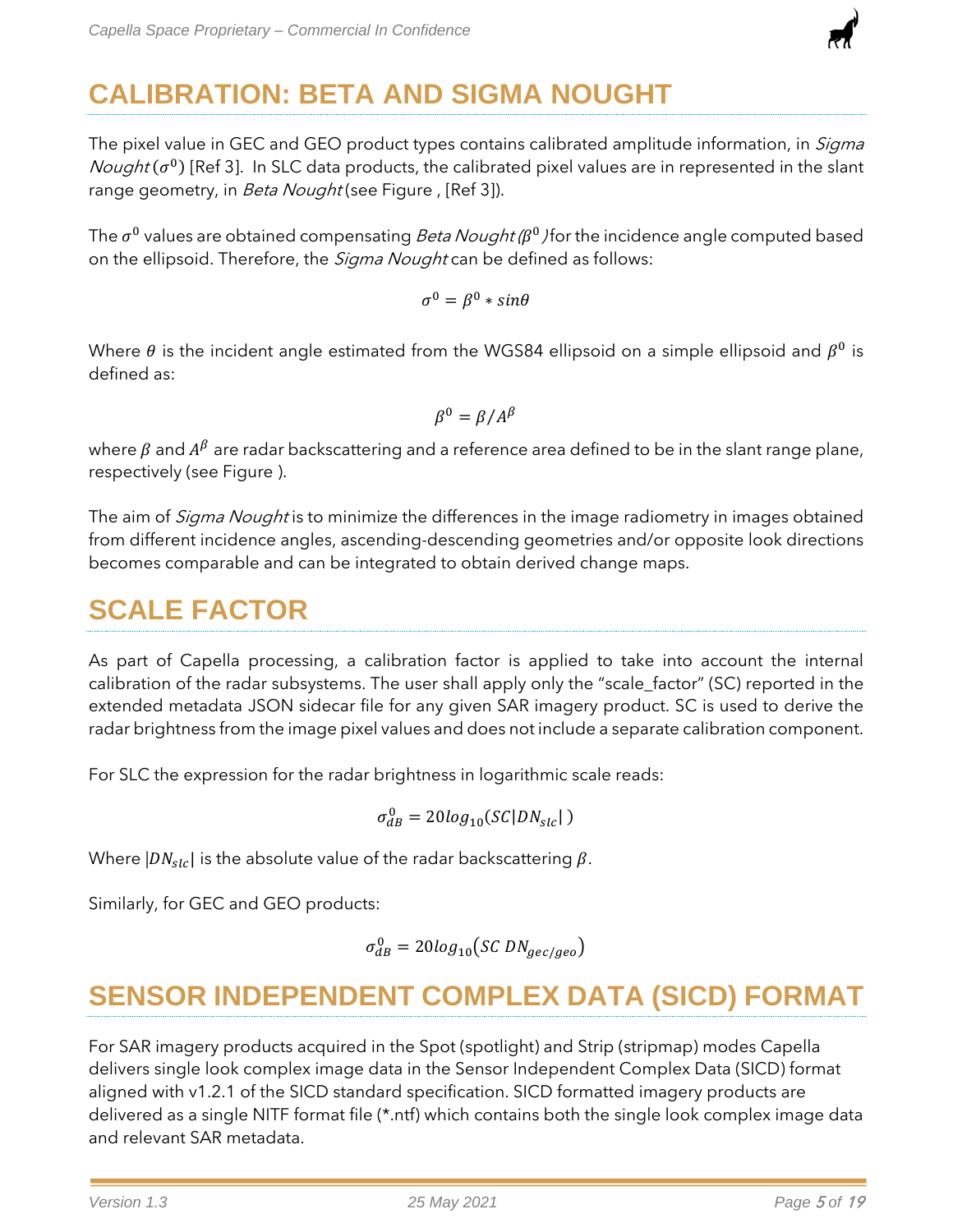

## <span id="page-5-0"></span>**CAPELLA TIFF+JSON FORMAT**

Capella delivers SAR data for all image product modes (Spot | Site | Strip) and image product types (SLC | GEC | GEO) in a 3-file bundle package known as the Capella TIFF+JSON format. The Capella TIFF+JSON format bundle package includes one cloud-optimized GeoTIFF format image file along with two JSON metadata sidecar files (STAC & Extended). Each SAR imagery product delivered in Capella's TIFF+JSON format 3-file bundle package includes an Image Data File, a Catalog Metadata File, and an Extended Metadata File.

Image Data File: The Image Data File contains the raster file of processed SAR instrument data.

Naming Convention:

"EEEEEEE\_SSS\_MM\_PPP\_HH\_SSSSSSSSSSSSSSS\_EEEEEEEEEEEEEEE.tif"

Catalog Metadata File: The Catalog Metadata File contains information about the SAR data collection that allows users to easily search and find relevant data. This metadata is formatted as JSON following the Spatio Temporal Asset Catalog (STAC) specification [ref 2]. STAC simplifies the description of geospatial assets, the exploitation of both data fusion and time series analysis.

Naming Convention:

"EEEEEEE\_SSS\_MM\_PPP\_HH\_SSSSSSSSSSSSSSS\_EEEEEEEEEEEEEEE.json"

Extended Metadata File: The product extended metadata is a description of the data acquisition, calibration, noise, and product processing. It is formatted as JSON and included in the GeoTIFF TIFFTAG\_IMAGEDESCRIPTION TIFF Tag and a plain-text sidecar file.

Naming Convention:

"EEEEEEE\_SSS\_MM\_PPP\_HH\_SSSSSSSSSSSSSSS\_EEEEEEEEEEEEEEE\_extended.json"

| Tag            | Description              | Values                                                                                                    |
|----------------|--------------------------|-----------------------------------------------------------------------------------------------------------|
| <b>EEEEEEE</b> | Company Name             | 'CAPELLA'                                                                                                 |
| SSS            | Satellite ID             | 'C01'=CAPELLA-1, 'C02'=CAPELLA-2, etc.                                                                    |
|                |                          | 'ARL' for aerial campaign data                                                                            |
| <b>MM</b>      | Mode of data acquisition | 'SP'=Spotlight, 'SM'=Stripmap, 'SL'=Sliding<br>Spotlight                                                  |
| <b>PPP</b>     | Product type             | 'SLC' = Single Look Complex<br>'GEC' = Geocoded Ellipsoid Corrected<br>'GEO' = Geocoded Terrain Corrected |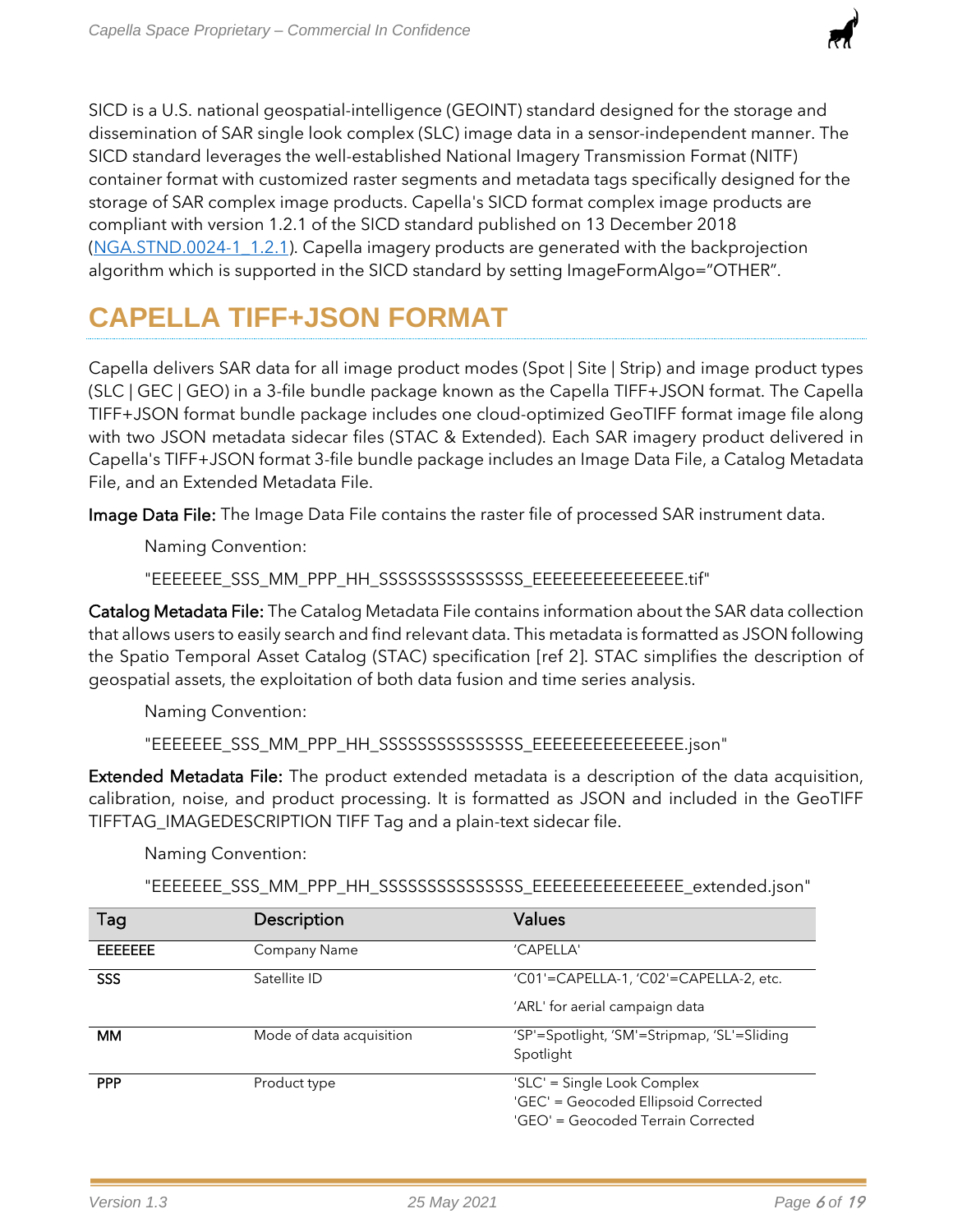

| HH                                  | Polarization           | 'HH'=HH polarization, 'VH'=VH polarization,<br>'HV'=HV polarization, 'VV'=VV polarization.                                                  |
|-------------------------------------|------------------------|---------------------------------------------------------------------------------------------------------------------------------------------|
| <b>SSSSSSSSSSSSSSSSSSSSSSSSSSSS</b> | Acquisition start time | In format YYYYMMDDTHHMMSS                                                                                                                   |
| FFFFFFFFFFFFFF                      | Acquisition end time   | In format YYYYMMDDTHHMMSS                                                                                                                   |
|                                     |                        | SLC and GEO have durations because the<br>acquisition time is proportional to the<br>integration time used to generate the SAR<br>products. |

## <span id="page-6-0"></span>CAPELLA TIFF+JSON – IMAGE DATA FILE

Capella TIFF+JSON format image data files are provided as Cloud Optimized GeoTIFF (COG). A cloud optimized GeoTIFF is a regular GeoTIFF file, aimed at being hosted in a cloud computing environment, whose internal organization is friendly for consumption by clients issuing HTTP GET range request. It contains at its beginning the metadata of the full resolution imagery, followed by the optional presence of overview metadata, and finally the imagery itself.

More formally, the structure of such a file is:

- TIFF / BigTIFF signature
- Image File Directory of the full resolution image
- Values of TIFF tags that don't fit inline in the IFD directory, such as TileOffsets, TileByteCounts and GeoTIFF keys
- Tile content of full resolution image.

The GeoTIFF metadata structure for Capella products is:

| <b>TIFF Tag</b>           | Code | <b>Type</b>  | Value    | Description                                                                                                   |
|---------------------------|------|--------------|----------|---------------------------------------------------------------------------------------------------------------|
| <b>ImageWidth</b>         | 256  | <b>LONG</b>  | Variable | Number of pixels per line                                                                                     |
| ImageLength               | 257  | <b>LONG</b>  | Variable | Number of lines in image                                                                                      |
| <b>BitsPerSample</b>      | 258  | <b>SHORT</b> | 32 or 16 | For SLC: 16 bits I and 16 bits Q<br>For GEO: 16 bits                                                          |
| Compression               | 259  | <b>SHORT</b> | 1        | 1=No compression<br>8=Adobe DEFLATE                                                                           |
| PhotometricInterpretation | 262  | <b>SHORT</b> | 1        | Color space of the image. 1=minimum value is<br>black.                                                        |
| <b>ImageDescription</b>   | 270  | <b>ASCII</b> | Variable | Full extended metadata in JSON format,<br>identical to the data contained in sidecar json<br>file.            |
| SamplesPerPixel           | 277  | <b>SHORT</b> | 1        | Number of samples per pixel.                                                                                  |
| PlanarConfiguration       | 284  | <b>SHORT</b> | 1        | Configuration in which the components<br>(samples) of each pixel are stored. Always set<br>to 1 (contiguous). |
| Software                  | 305  | <b>ASCII</b> | Variable | Processor name and version.                                                                                   |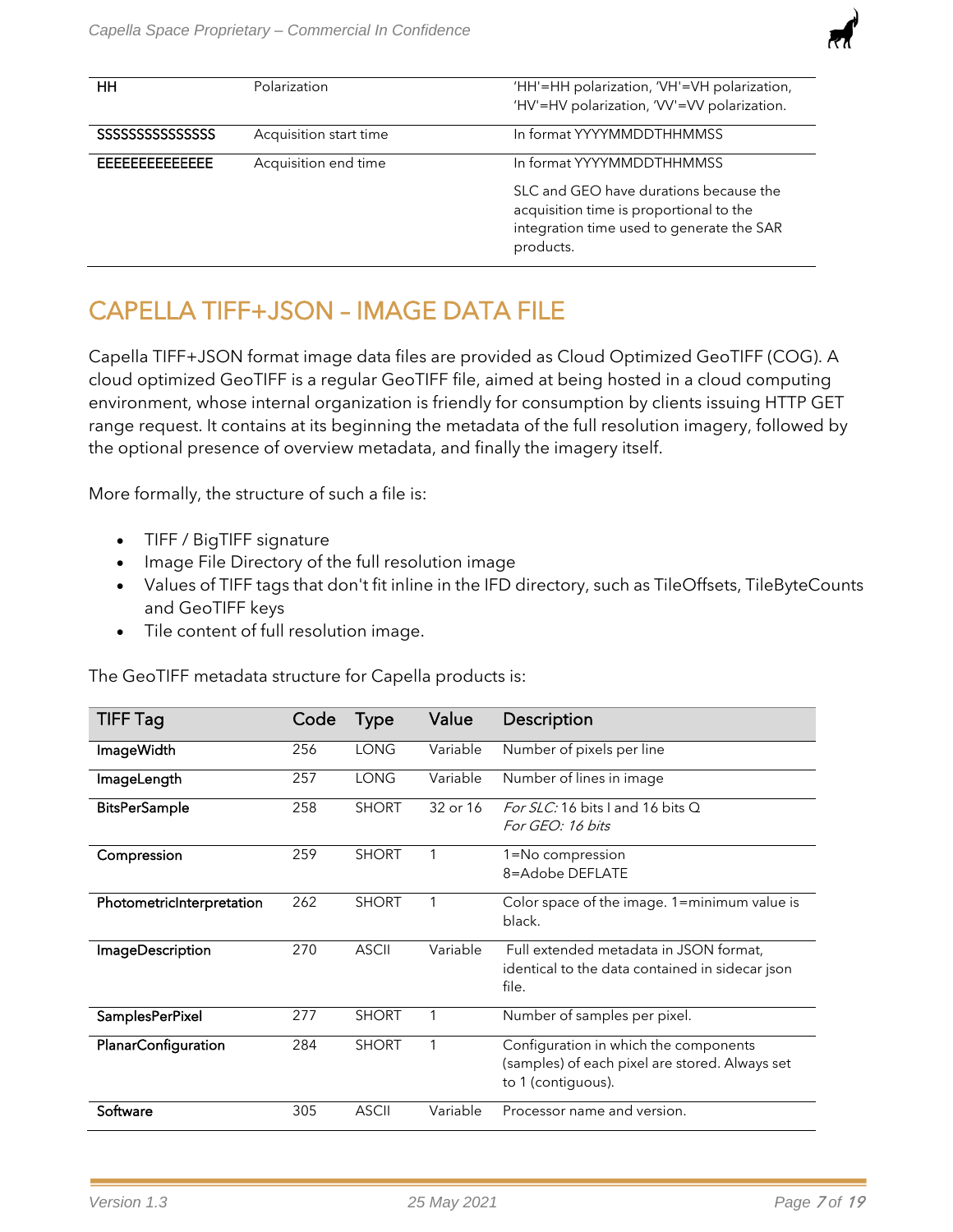

| DateTime              | 306   | <b>ASCII</b>     | Variable   | Date and time of image creation in the format:<br>YYYY:MM:DD HH:MM:SS                                                                                                                                                                                                                                                                                                                           |
|-----------------------|-------|------------------|------------|-------------------------------------------------------------------------------------------------------------------------------------------------------------------------------------------------------------------------------------------------------------------------------------------------------------------------------------------------------------------------------------------------|
| Predictor             | 317   | <b>SHORT</b>     | $1$ or $2$ | A mathematical operator that is applied to the<br>image data before an encoding scheme is<br>applied.<br>1 = No prediction scheme used before coding.<br>2 = Horizontal differencing.                                                                                                                                                                                                           |
| <b>TileWidth</b>      | 322   | <b>SHORT</b>     | Variable   | The tile width in pixels. This is the number of<br>columns in each tile.                                                                                                                                                                                                                                                                                                                        |
| TileLength            | 323   | <b>SHORT</b>     | Variable   | The tile length (height) in pixels. This is the<br>number of rows in each tile.                                                                                                                                                                                                                                                                                                                 |
| <b>TileOffsets</b>    | 324   | Array of<br>LONG | Variable   | For each tile, the byte offset of that tile, as<br>compressed and stored on disk.                                                                                                                                                                                                                                                                                                               |
| <b>TileByteCounts</b> | 325   | Array of<br>LONG | Variable   | For each tile, the number of (compressed)<br>bytes in that tile.                                                                                                                                                                                                                                                                                                                                |
| SampleFormat          | 339   | <b>SHORT</b>     | 5 or 1     | Interpretation of pixel format. Set to 5 (complex<br>signed integer) for SLC products and set to 1<br>(unsigned integer data) for GEO products                                                                                                                                                                                                                                                  |
| ModelTiepointTag      | 33922 | <b>DOUBLE</b>    | Variable   | This tag stores raster->model tiepoint pairs in<br>the order                                                                                                                                                                                                                                                                                                                                    |
|                       |       |                  |            | ModelTiepointTag = (, I, J, K, X, Y, Z)                                                                                                                                                                                                                                                                                                                                                         |
|                       |       |                  |            | where (I, J, K) is the point at location (I, J) in raster<br>space with pixel-value K, and (X, Y, Z) is a vector<br>in model space. In most cases the model space<br>is only two-dimensional, in which case both K<br>and Z should be set to zero; this third<br>dimension is provided in anticipation of future<br>support for 3D digital elevation models and<br>vertical coordinate systems. |
| GeoKeyDirectoryTag    | 34735 | <b>SHORT</b>     | Variable   | Used in interchangeable GeoTIFF files.                                                                                                                                                                                                                                                                                                                                                          |
| GeoDoubleParamsTag    | 34736 | <b>DOUBLE</b>    | Variable   | Used in interchangeasble GeoTIFF files.                                                                                                                                                                                                                                                                                                                                                         |
| GeoAsciiParamsTag     | 34737 | <b>ASCII</b>     | Variable   | Used in interchangeable GeoTIFF files.                                                                                                                                                                                                                                                                                                                                                          |

## <span id="page-7-0"></span>CAPELLA TIFF+JSON – CATALOG METADATA

The following table presents the fields of the STAC metadata included in the json metadata file.

| Element         | Description                                             | Data Type Unit |  |
|-----------------|---------------------------------------------------------|----------------|--|
| <b>Name</b>     |                                                         |                |  |
| stac_version    | The STAC version the Item implements.                   | String         |  |
|                 | Currently using the "0.9.0"                             |                |  |
| stac_extensions | A list of extensions the Item<br>String                 |                |  |
|                 | implements.                                             |                |  |
|                 | E.g.: "sar","dtr"                                       |                |  |
| id              | Filename is used as ID                                  | String         |  |
| type            | Type of the GeoJSON Object. MUST be<br>set to "Feature" | String         |  |
|                 |                                                         |                |  |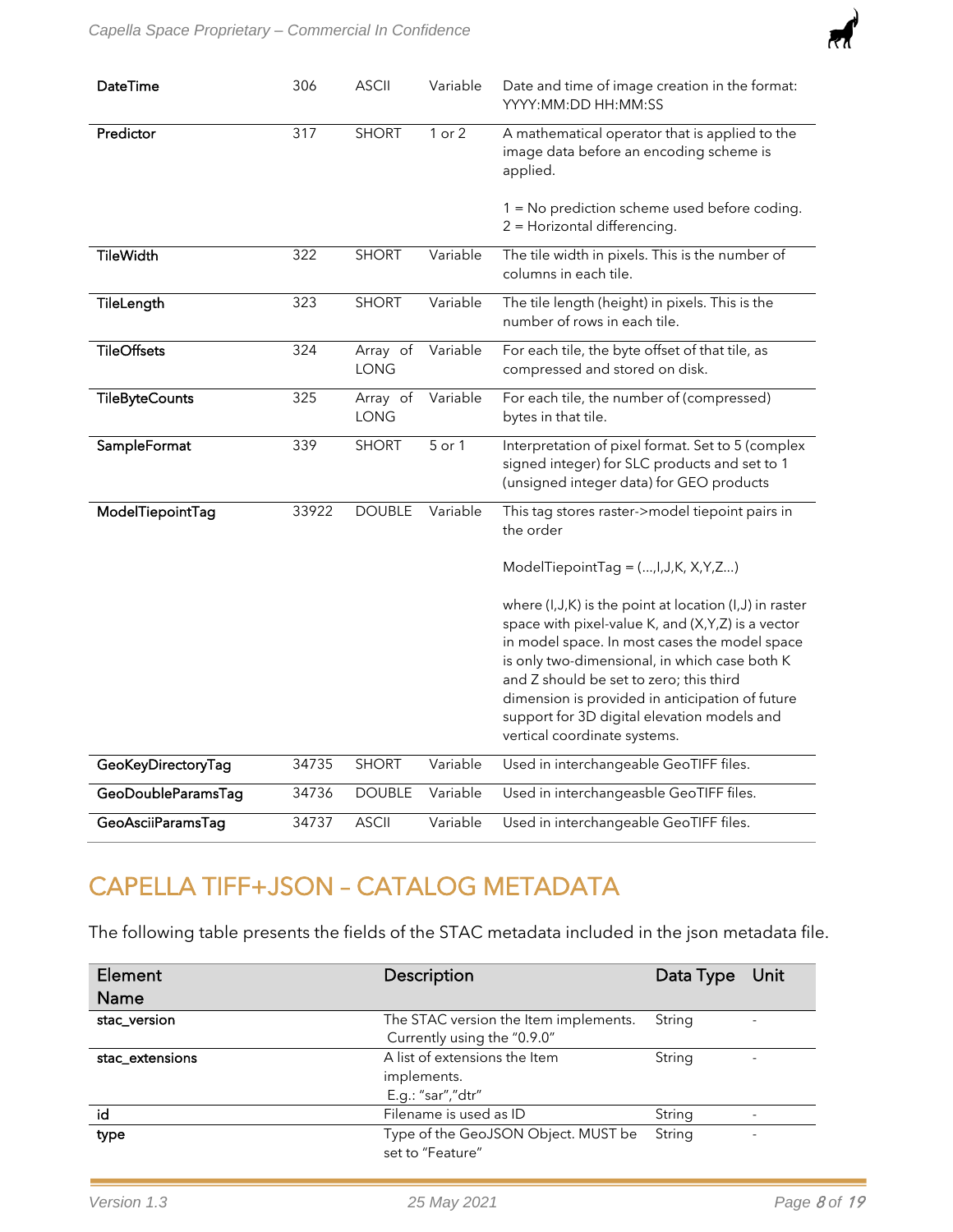| bbox                 | Bounding Box of the asset represented                                            | Numbers |       |  |  |
|----------------------|----------------------------------------------------------------------------------|---------|-------|--|--|
|                      | by this item using either 2D or 3D                                               |         |       |  |  |
|                      | geometries. The length of the array                                              |         |       |  |  |
|                      | must be 2*n where n is the number of                                             |         |       |  |  |
|                      | dimensions. The array contains all axes                                          |         |       |  |  |
|                      | of the southwesterly most extent                                                 |         |       |  |  |
|                      | followed by all axes of the northeasterly                                        |         |       |  |  |
|                      | most extent specified in                                                         |         |       |  |  |
|                      | Longitude/Latitude or                                                            |         |       |  |  |
|                      | Longitude/Latitude/Elevation based                                               |         |       |  |  |
|                      | on WGS 84. When using 3D                                                         |         |       |  |  |
|                      | geometries, the elevation of the                                                 |         |       |  |  |
|                      | southwesterly most extent is the                                                 |         |       |  |  |
|                      | minimum depth/height in meters and                                               |         |       |  |  |
|                      | the elevation of the northeasterly most<br>extent is the maximum. This field     |         |       |  |  |
|                      |                                                                                  |         |       |  |  |
|                      | enables more naive clients to easily                                             |         |       |  |  |
|                      | index and search geospatially. STAC                                              |         |       |  |  |
|                      | compliant APIs are required to                                                   |         |       |  |  |
|                      | compute intersection operations with<br>the item's geometry field, not its bbox. |         |       |  |  |
| geometry             | Defines the full footprint of the asset                                          |         |       |  |  |
|                      | represented by this item, formatted                                              |         |       |  |  |
|                      | according to RFC 7946, section 3.1. The                                          |         |       |  |  |
|                      | footprint should be the default                                                  |         |       |  |  |
|                      | GeoJSON geometry, though additional                                              |         |       |  |  |
|                      | geometries can be included.                                                      |         |       |  |  |
|                      | Coordinates are specified in                                                     |         |       |  |  |
|                      | Longitude/Latitude or                                                            |         |       |  |  |
|                      | Longitude/Latitude/Elevation based                                               |         |       |  |  |
|                      | on WGS 84.                                                                       |         |       |  |  |
| type                 | Shape type "Polygon"                                                             | String  |       |  |  |
| coordinates          | Longitude/Latitude or                                                            | Number  |       |  |  |
|                      | Longitude/Latitude/Elevation based                                               |         |       |  |  |
|                      | on WGS 84.                                                                       |         |       |  |  |
| properties           | A dictionary of additional metadata for                                          |         |       |  |  |
|                      | the item.                                                                        |         |       |  |  |
| datetime             | Date and time of the acquisition                                                 | String  |       |  |  |
|                      | E.g., "2019-08-22T06:54:11.00Z"                                                  |         |       |  |  |
| start_datetime       | Start date and start time of the                                                 | String  |       |  |  |
|                      | acquisition                                                                      |         |       |  |  |
|                      | E.g., "2019-08-22T06:52:41.000000Z"                                              |         |       |  |  |
| end_datetime         | End date and start time of the                                                   | String  |       |  |  |
|                      | acquisition                                                                      |         |       |  |  |
|                      | E.g., "2019-08-22T06:52:41.000000Z"                                              |         |       |  |  |
| platform             | Name of the platform                                                             | String  |       |  |  |
| constellation        | Name of the platform<br>Name of the SAR instrument                               | String  |       |  |  |
| sar:instrument       |                                                                                  | String  |       |  |  |
| sar:instrument_mode  | Instrument mode.                                                                 | String  |       |  |  |
|                      | E.g., "stripmap", "spotlight",                                                   |         |       |  |  |
|                      | "sliding_spotlight"                                                              |         |       |  |  |
| sar:frequency_band   | SAR band.<br>E.g., "X"                                                           | String  |       |  |  |
| sar:center_frequency | Center frequency                                                                 | Number  | [GHz] |  |  |
| sar:polarization     | Polarizations.                                                                   | String  |       |  |  |
|                      | E.g., "HH", "HV", "VH", "VV"                                                     |         |       |  |  |
| sat:orbit_state      | Orbit state. "null" for aerial collects.                                         | String  |       |  |  |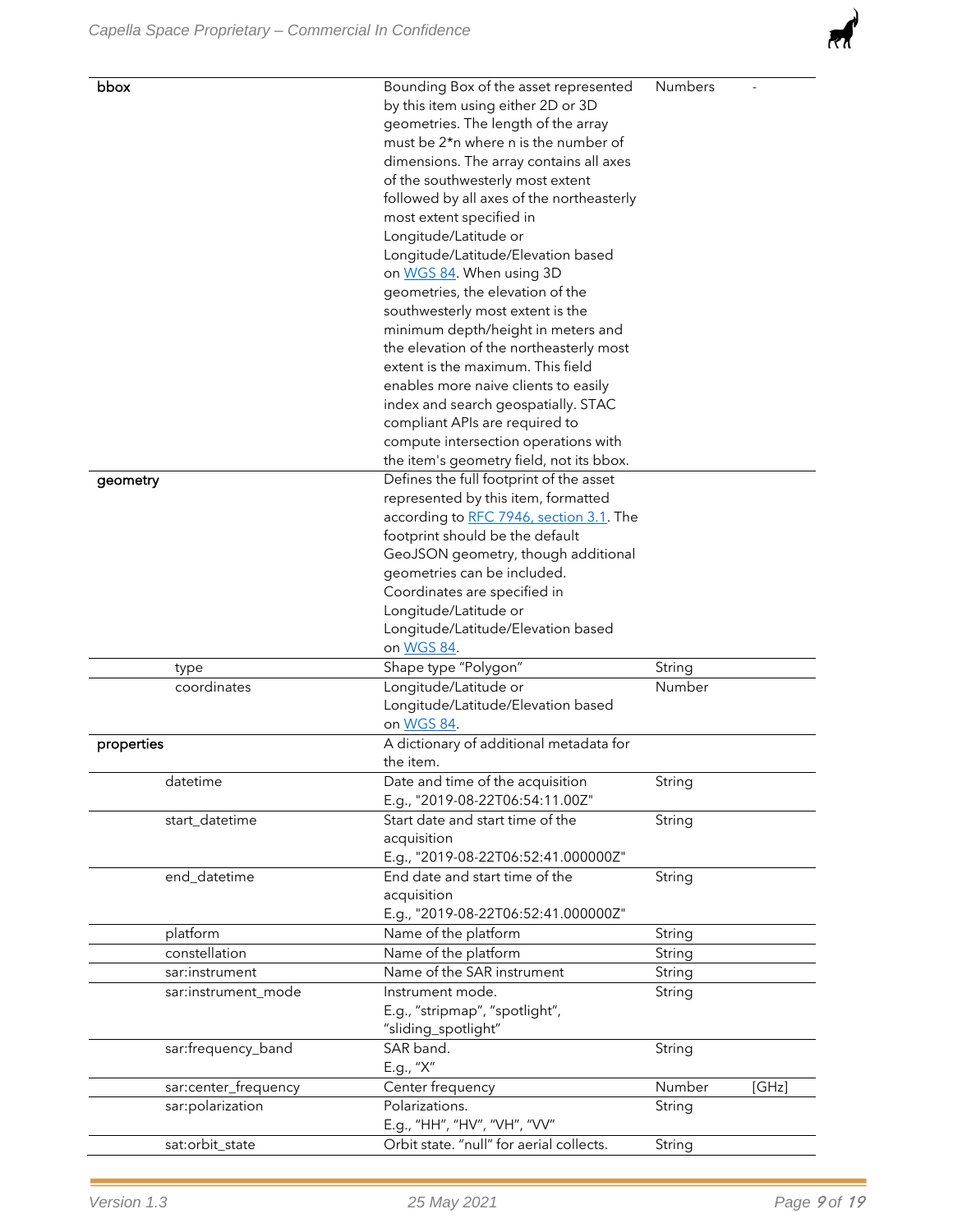

| sar:product_type            | Type of processing. "GEO" for             |        |                             |
|-----------------------------|-------------------------------------------|--------|-----------------------------|
|                             | geocoded multilooked or "SLC" for         |        |                             |
|                             | single look complex.                      |        |                             |
| sar:pixel_spacing_range     | Pixel spacing in range.                   | Number |                             |
|                             | The pixel spacing is dependent on what    |        |                             |
|                             | type of image is being processed.         |        |                             |
|                             | For aerial collects a 3D grid (for        |        |                             |
|                             | backprojection processing) is defined.    |        |                             |
|                             | The pixel spacing is the average          |        |                             |
|                             | spacing between each grid point over      |        |                             |
|                             | 100 pixels at the center of the image.    |        |                             |
|                             | For satellite collects, the range doppler |        |                             |
|                             | geometry is used to calculate the         |        |                             |
|                             | average spacing over 100 pixels at the    |        |                             |
|                             | center of the image.                      |        |                             |
| sar:pixel_spacing_azimuth   | Pixel spacing in azimuth.                 | Number |                             |
| sar:looks_range             | Number of looks in ground range.          | Number |                             |
| sar:looks_azimuth           | Number of looks in azimuth.               | Number |                             |
| sar:looks_equivalent_number | ENL (defined in a dedicated section       | Number |                             |
|                             | below "Multi-looking strategy")           |        |                             |
| sar:resolution_range        | Resolution in slant range                 | Number |                             |
| sar:resolution_azimuth      | Resolution in azimuth                     | Number | $\lceil m \rceil$           |
| view:incidence_angle        | Incidence angle. Angle is the angle       | Number | [degree]                    |
|                             | between the vertical (normal) to the      |        |                             |
|                             | intercepting surface and the line of      |        |                             |
|                             | sight back to the satellite at the scene  |        |                             |
|                             | center.                                   |        |                             |
| capella:squint_angle        | Squint angle. It calculates the squint by | Number | [degree]                    |
|                             | looking at the angle between the LOS      |        |                             |
|                             | vector and the velocity vector at the     |        |                             |
|                             | mid-point of the acquisition.             |        |                             |
|                             | The LOS vector is the vector between      |        |                             |
|                             | the scene center pixel and the platform   |        |                             |
|                             | position at the mid-point of the          |        |                             |
|                             | acquisition. A 90 degree squint angle is  |        |                             |
|                             | considered to be no squint.               |        |                             |
| sar:observation_direction   | "right" or "left" looking                 | String |                             |
| capella:product_category    | "standard", "extended" and "custom".      | String |                             |
|                             | See Product Guide for definition.         |        |                             |
| capella:billable_area       | Number of squared meters used by          | Number | $\left[\mathrm{m}^2\right]$ |
|                             | Capella billing system.                   |        |                             |
| capella:collect_id          | Unique id for Capella collection. NA for  | String |                             |
|                             | aerial data (i.e., "00000000-0000-0000-   |        |                             |
|                             | 0000-000000000000").                      |        |                             |
| capella:orbital_plane       | The orbital plane of the satellite that   | Number |                             |
|                             | acquired the image. NA for aerial data.   |        |                             |
| links                       | List of link objects to resources and     | String |                             |
|                             | related URLs. A link with the rel set     |        |                             |
|                             | to self is strongly recommended.          |        |                             |
| assets                      | Dictionary of asset objects that can be   | String |                             |
|                             | downloaded, each with a unique key.       |        |                             |
|                             | Some pre-defined keys are listed in the   |        |                             |
|                             | chapter 'Asset types'.                    |        |                             |
| collection                  | The id of the STAC Collection this Item   | String |                             |
|                             | references to (see collection relation    |        |                             |
|                             | type). This field is required if such a   |        |                             |
|                             | relation type is present. This field      |        |                             |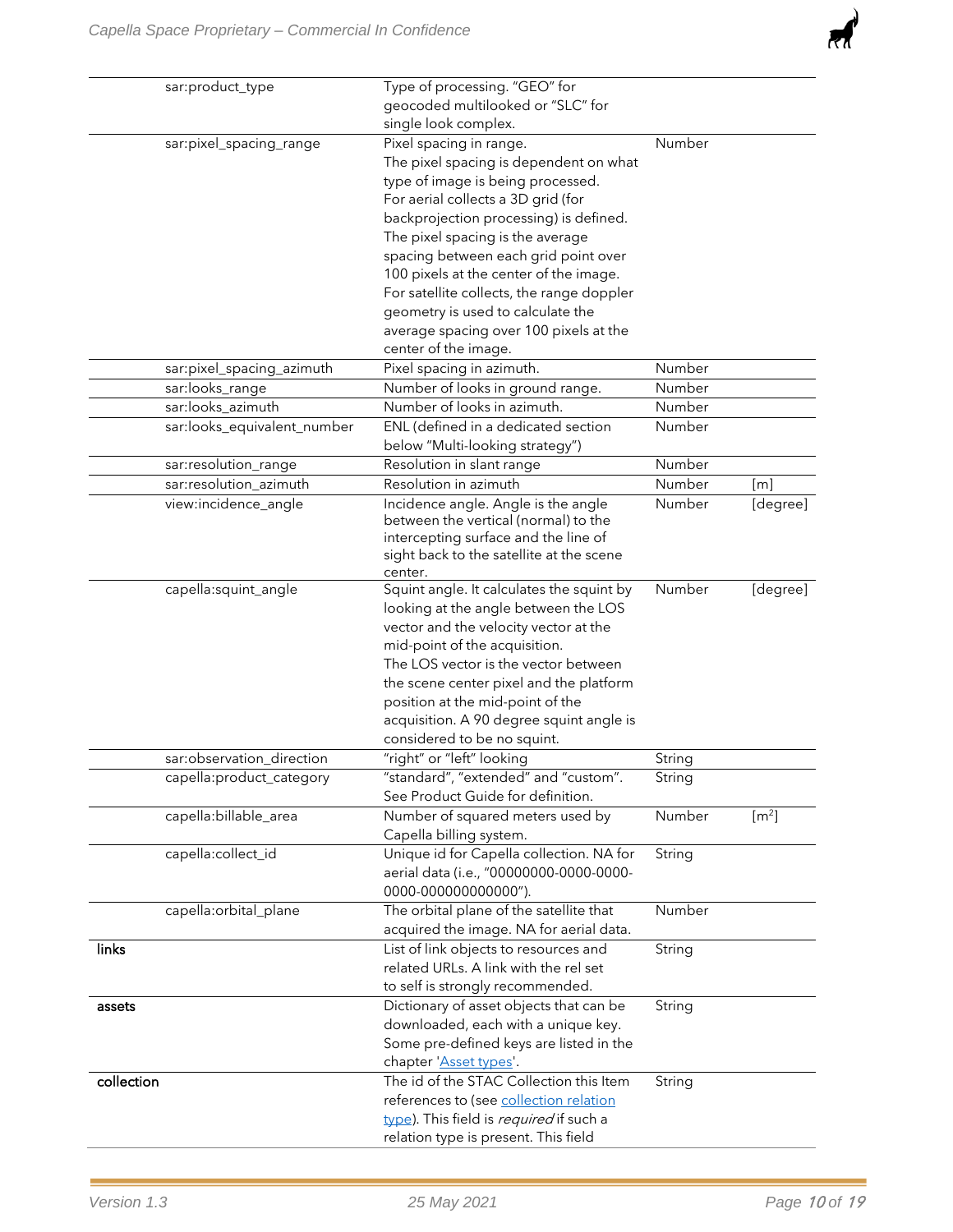

provides an easy way for a user to search for any Items that belong in a specified Collection.

## <span id="page-10-0"></span>CAPELLA TIFF+JSON – EXTENDED METADATA

The Extended Metadata is provided in the JSON format as part of the image TIFF file in the TIFF tag "TIFFTAG\_IMAGEDESCRIPTION". It is also provided in a sidecar JSON file with the product.

Note: time and date fields are ISO8601 formatted and always in UTC.

### TOP LEVEL

| <b>Name</b>           | Type      | Definition                                             |
|-----------------------|-----------|--------------------------------------------------------|
| collect               | Collect   | See Collect table                                      |
| software_version      | string    | The version of the processor that created this product |
| software_revision     | string    | An additional identifier for the software version      |
| product_type          | string    | Single Look Complex (SLC)                              |
|                       |           | Geocoded Terrain Corrected (GEO)<br>$\bullet$          |
| processing_time       | timestamp | The approximate time of product creation               |
| processing_deployment | string    | A descriptor of the deployment of the processor used   |
| product_version       | string    | Describes the version of metadata used                 |

#### **COLLECT**

| <b>Name</b>      | <b>Type</b>    | Definition                                |
|------------------|----------------|-------------------------------------------|
| image            | Image          | See Image table                           |
| radar            | Radar          | See Radar table                           |
| state            | State          | See State table                           |
| pointing         | List[Pointing] | See Pointing table                        |
| transmit_antenna | Antenna        | See Antenna table                         |
| receive_antenna  | Antenna        | See Antenna table                         |
| platform         | string         | The platform of the acquisition           |
| mode             | string         | The acquisition mode of the radar. One of |
|                  |                | stripmap<br>٠                             |
|                  |                | sliding_spotlight                         |
|                  |                | spotlight<br>٠                            |
| collect_id       | string         | A unique identifier for the collect       |
| start_timestamp  | timestamp      | Timestamp for the start of the collection |
| stop_timestamp   | timestamp      | Timestamp for the end of the collection   |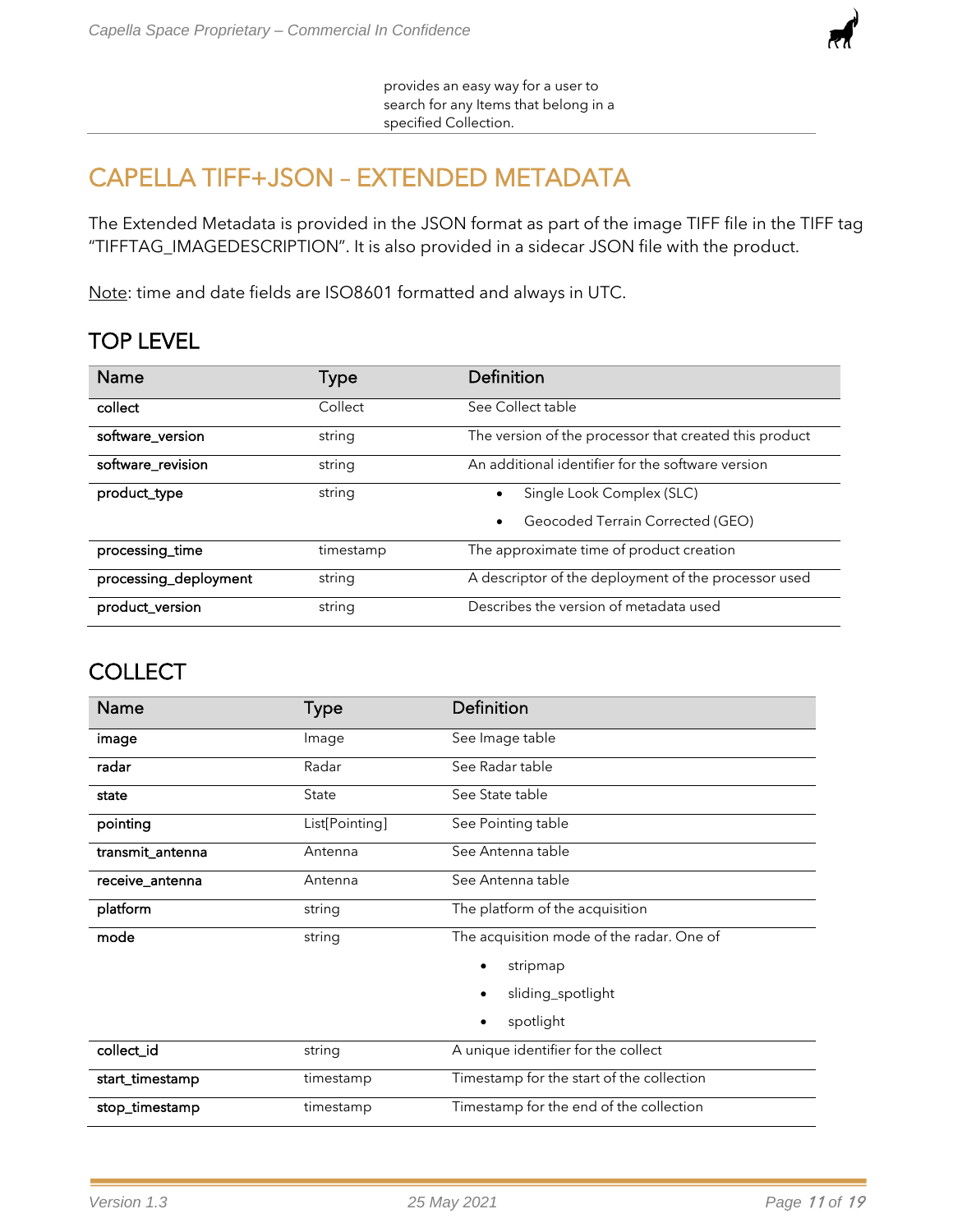

## IMAGE

| Name                             | <b>Type</b>          | Definition                                                                           |
|----------------------------------|----------------------|--------------------------------------------------------------------------------------|
| data_type                        | string               | The data type of the image                                                           |
|                                  |                      | Ulnt16                                                                               |
|                                  |                      | Clnt16                                                                               |
| rows                             | int                  | The number of rows in the image                                                      |
| columns                          | int                  | The number of columns in the image                                                   |
| pixel_spacing_row                | float                | The meters between samples in the<br>row direction at the center of the<br>image.    |
| pixel_spacing_column             | float                | The meters between samples in the<br>column direction at the center of the<br>image. |
| range_resolution                 | float                | The resolution in the slant range<br>direction.                                      |
| azimuth_resolution               | float                | The resolution in the azimuth direction.                                             |
| scale_factor                     | float                | The value to multiply the TIFF values by<br>to recover the true science data         |
| center_pixel                     | CenterPixel          | Describes various properties about the<br>scene center pixel                         |
| algorithm                        | string               | The algorithm used to transform the<br>raw data to SLC                               |
|                                  |                      | backprojection                                                                       |
|                                  |                      | omegak                                                                               |
|                                  |                      | rda                                                                                  |
| range_window                     | Window               | The window applied in the range<br>direction                                         |
| azimuth_window                   | Window               | The window applied in the azimuth<br>direction                                       |
| processed_azimuth_bandwidth      | float                | The processed azimuth bandwidth in<br>Hz                                             |
| image_geometry                   | <b>ImageGeometry</b> | The image geometry of this image                                                     |
| azimuth_looks                    | float                | The number of looks in the azimuth<br>direction                                      |
| range_looks                      | float                | The number of looks in the range<br>direction                                        |
| enl                              | float                | The theoretical ENL of the image                                                     |
| azimuth_beam_pattern_corrected   | bool                 | True if azimuth beam pattern correction<br>was applied                               |
| elevation_beam_pattern_corrected | bool                 | True if the elevation beam pattern<br>correction was applied                         |
| radiometry                       | string               | beta<br>$\bullet$                                                                    |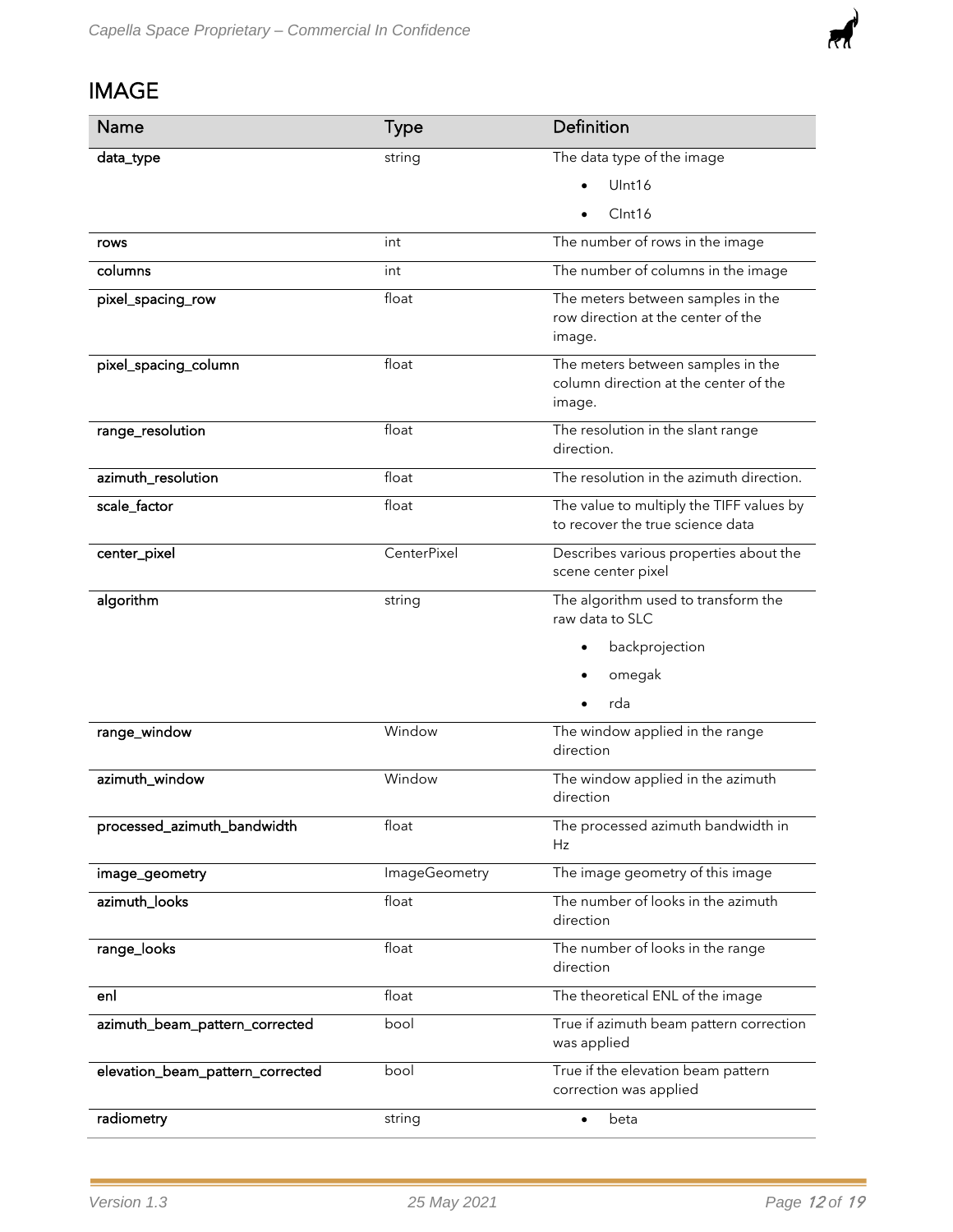

|                                       |            | beta_nought<br>$\bullet$                                                                                                                                                                                                             |
|---------------------------------------|------------|--------------------------------------------------------------------------------------------------------------------------------------------------------------------------------------------------------------------------------------|
|                                       |            | sigma_nought                                                                                                                                                                                                                         |
| calibration                           | string     | none (no calibration applied)                                                                                                                                                                                                        |
|                                       |            | limited (calibration<br>applied,<br>$\bullet$<br>with no telemetry)                                                                                                                                                                  |
|                                       |            | partial (calibration<br>applied,<br>$\bullet$<br>with partial telemetry)                                                                                                                                                             |
|                                       |            | full (calibration applied, with all<br>$\bullet$<br>telemetry)                                                                                                                                                                       |
| calibration_id                        | string     | Version of the calibration applied to the<br>data products. Format of string is:                                                                                                                                                     |
|                                       |            | <platform>/<start_datetime>-<br/><optional_end_datetime>/<version></version></optional_end_datetime></start_datetime></platform>                                                                                                     |
|                                       |            | For example, the preliminary<br>calibration for products from Capella-2<br>satellite is:                                                                                                                                             |
|                                       |            | capella-2/2020-09-10T00:00:00Z_/1                                                                                                                                                                                                    |
| nesz_peak                             | float      |                                                                                                                                                                                                                                      |
|                                       |            | Noise equivalent sigma-zero (NESZ) in<br>dB at the peak in the antenna gain<br>pattern (e.g. the minimum NESZ in the<br>image)                                                                                                       |
| nesz_polynomial                       | Polynomial |                                                                                                                                                                                                                                      |
|                                       |            | A 1D polynomial of Noise equivalent<br>sigma-zero (NESZ) in dB, as a function<br>of absolute range in meters.                                                                                                                        |
| frequency_doppler_centroid_polynomial | Polynomial | A 2D polynomial mapping range and<br>azimuth time to doppler centroid<br>frequency in Hz. Notice that the range<br>dependence of the DC polynomial uses<br>range distance. The azimuth variable is<br>seconds since first_line_time. |

If range\_looks or azimuth\_looks are greater than 1, the following fields are also included:

| <b>Name</b>            | Type   | Definition                                    |
|------------------------|--------|-----------------------------------------------|
| multilooking_algorithm | string | A description of the multilook algorithm used |
|                        |        | boxcar                                        |
|                        |        | traditional                                   |
|                        |        | improved<br>٠                                 |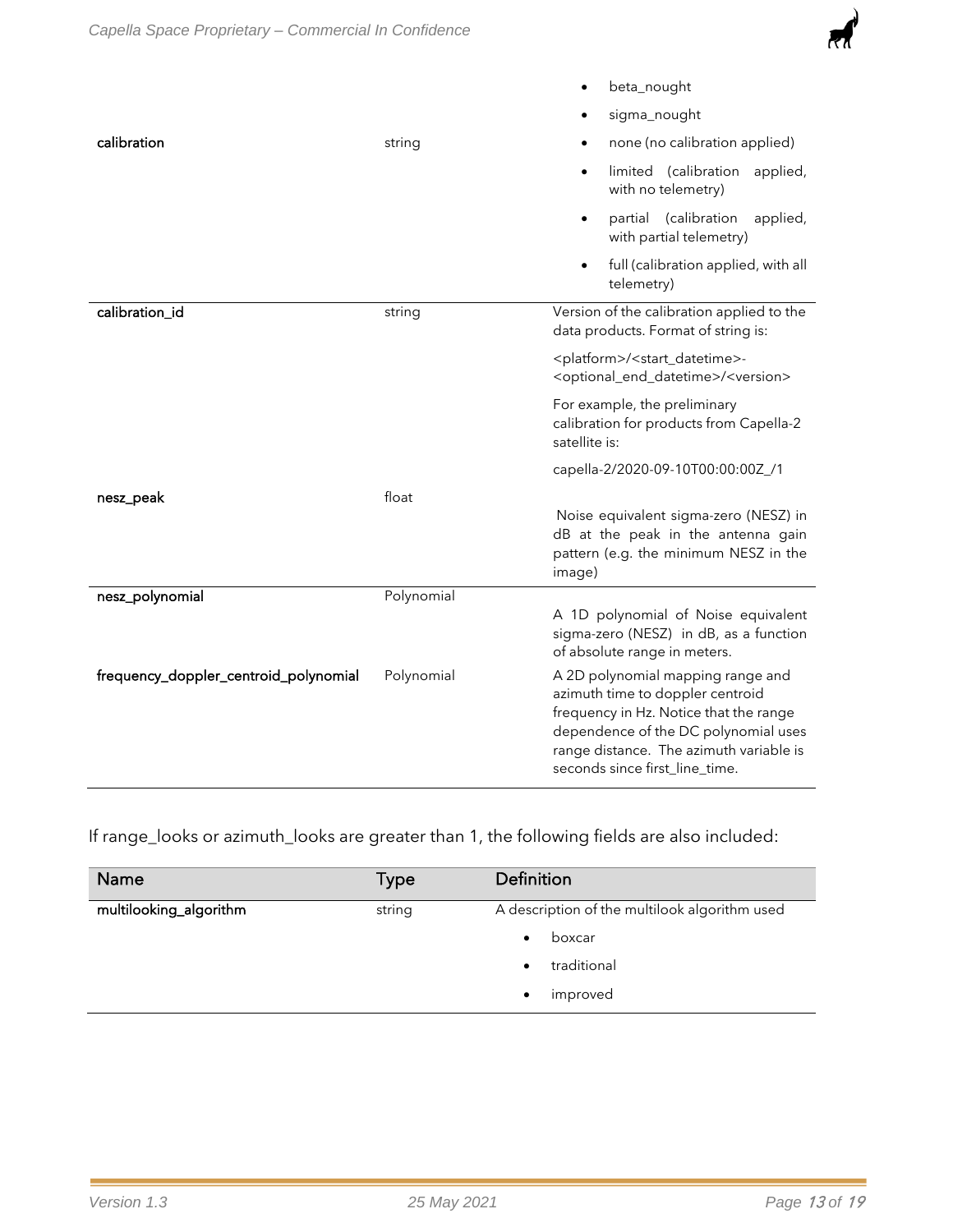

#### IMAGEGEOMETRY

| Name | Type   | Definition                               |
|------|--------|------------------------------------------|
| type | string | Describes the type of the image geometry |
|      |        | slant_plane<br>٠                         |
|      |        | surface                                  |
|      |        | geotransform                             |

For type==geotransform, the following additional fields are specified:

| <b>Name</b>       | Type             | Definition                                                                 |
|-------------------|------------------|----------------------------------------------------------------------------|
| geotransform      | List             | 6-element affine transform<br>$line/pixel \rightarrow lat/lon$             |
| coordinate_system | CoordinateSystem | The coordinate system that the 6-element affine<br>transform transforms to |

For type==slant\_plane, the following additional fields are specified:

| <b>Name</b>                 | Type       | Definition                                                                                                                                                                                                                                                           |
|-----------------------------|------------|----------------------------------------------------------------------------------------------------------------------------------------------------------------------------------------------------------------------------------------------------------------------|
| doppler_centroid_polynomial | Polynomial | A 2D polynomial mapping range and azimuth time to<br>doppler centroid frequency in Hz used to compute the<br>image geometry. Notice that the range dependence of the<br>DC polynomial uses range distance. The azimuth variable<br>is seconds since first_line_time. |
| first_line_time             | timestamp  | The timestamp of the first line                                                                                                                                                                                                                                      |
| delta_line_time             | float      | The time difference between successive lines in seconds                                                                                                                                                                                                              |
| range_to_first_sample       | float      | The slant range distance to the first sample in meters                                                                                                                                                                                                               |
| delta_range_sample          | float      | The slant range delta distance between each sample in<br>meters                                                                                                                                                                                                      |

For type==surface, the following additional fields are specified:

| <b>Name</b>       | Type             | Definition                                                         |
|-------------------|------------------|--------------------------------------------------------------------|
| surface_type      | string           | Describes the type of the surface                                  |
|                   |                  | affine<br>$\bullet$                                                |
|                   |                  | equispaced<br>٠                                                    |
| coordinate_system | CoordinateSystem | Description of the coordinate system of the surface<br>coordinates |
|                   | <b>DEM</b>       | The DEM used to compute the z dimension of the surface             |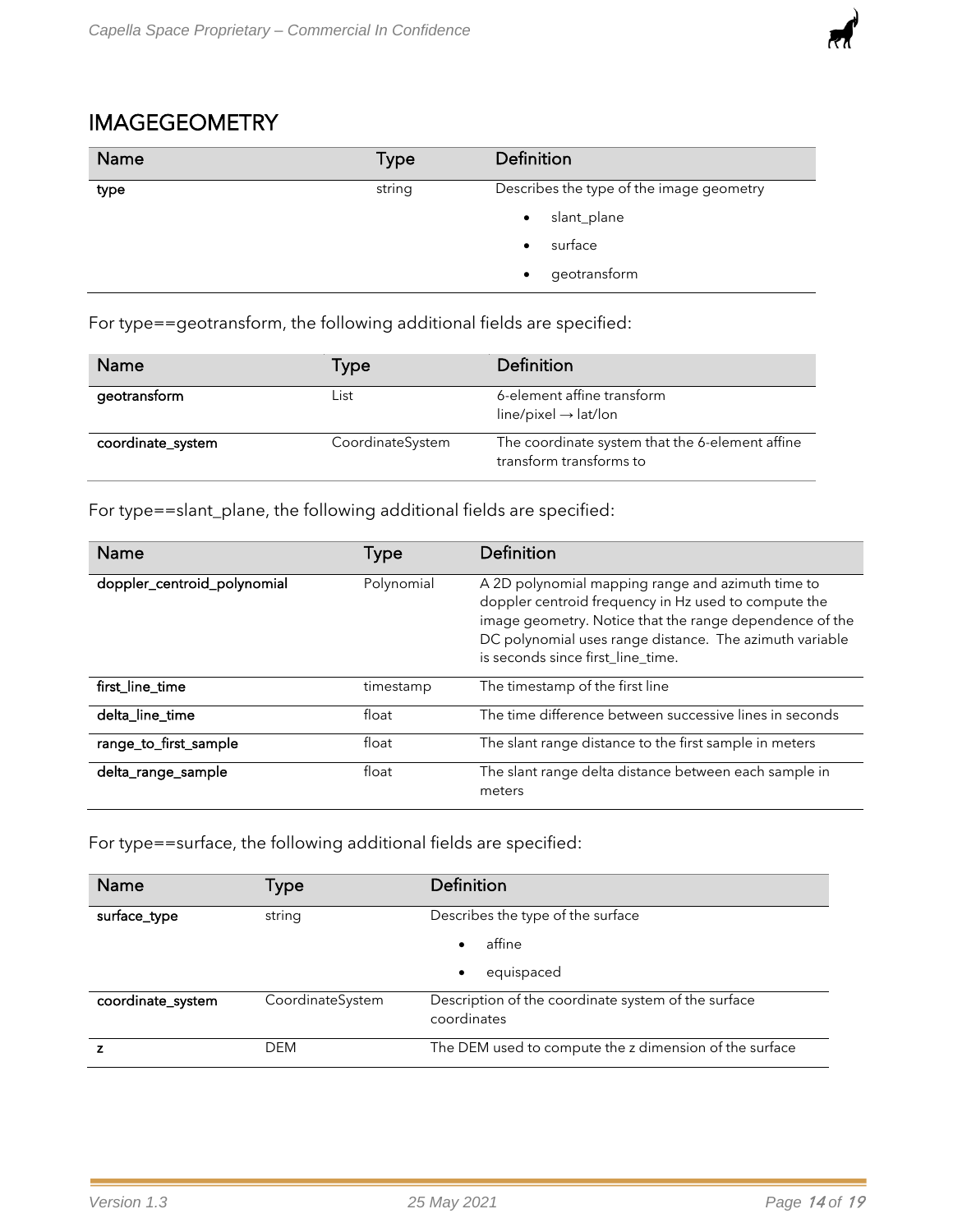For surface\_type==affine, the following extra fields are included:

| <b>Name</b>  | ⊺уре¦ | Definition                 |
|--------------|-------|----------------------------|
| geotransform | ∟ist  | 6-element affine transform |

For surface\_type==equispaced, the following fields are also specified:

| <b>Name</b> | Type  | Definition                                |
|-------------|-------|-------------------------------------------|
| x0          | float | The initial coordinate in the X direction |
| dx          | float | The spacing the X direction               |
| ν0          | float | The initial coordinate in the Y direction |
| dy          | float | The spacing in the Y direction            |

#### RADAR

| <b>Name</b>             | Type                       | Definition                                      |
|-------------------------|----------------------------|-------------------------------------------------|
| transmit_polarization   | string                     | The transmit polarization of the radar          |
| receive_polarization    | string                     | The receive polarization of the radar           |
| rank                    | int                        | The number of PRIs between transmit and receive |
| center_frequency        | float                      | The center frequency of the radar (Hz)          |
| time_varying_parameters | List[TimeVaryingParameter] | A list of TimeVaryingParameter objects          |
| pointing                | string                     | right                                           |
|                         |                            | left<br>٠                                       |
| sampling_frequency      | float                      | The sampling frequency of the ADC in Hz         |

#### **STATE**

| Name              | Type              | Definition                                                                   |
|-------------------|-------------------|------------------------------------------------------------------------------|
| coordinate_system | CoordinateSystem  | A CoordinateSystem object describing the spatial<br>coordinates of the orbit |
| state_vectors     | List[StateVector] | A list of StateVectors describing the platform position and<br>velocity      |
| source            | string            | Orbit product used in processing                                             |
| direction         | string            | ascending                                                                    |
|                   |                   | descending                                                                   |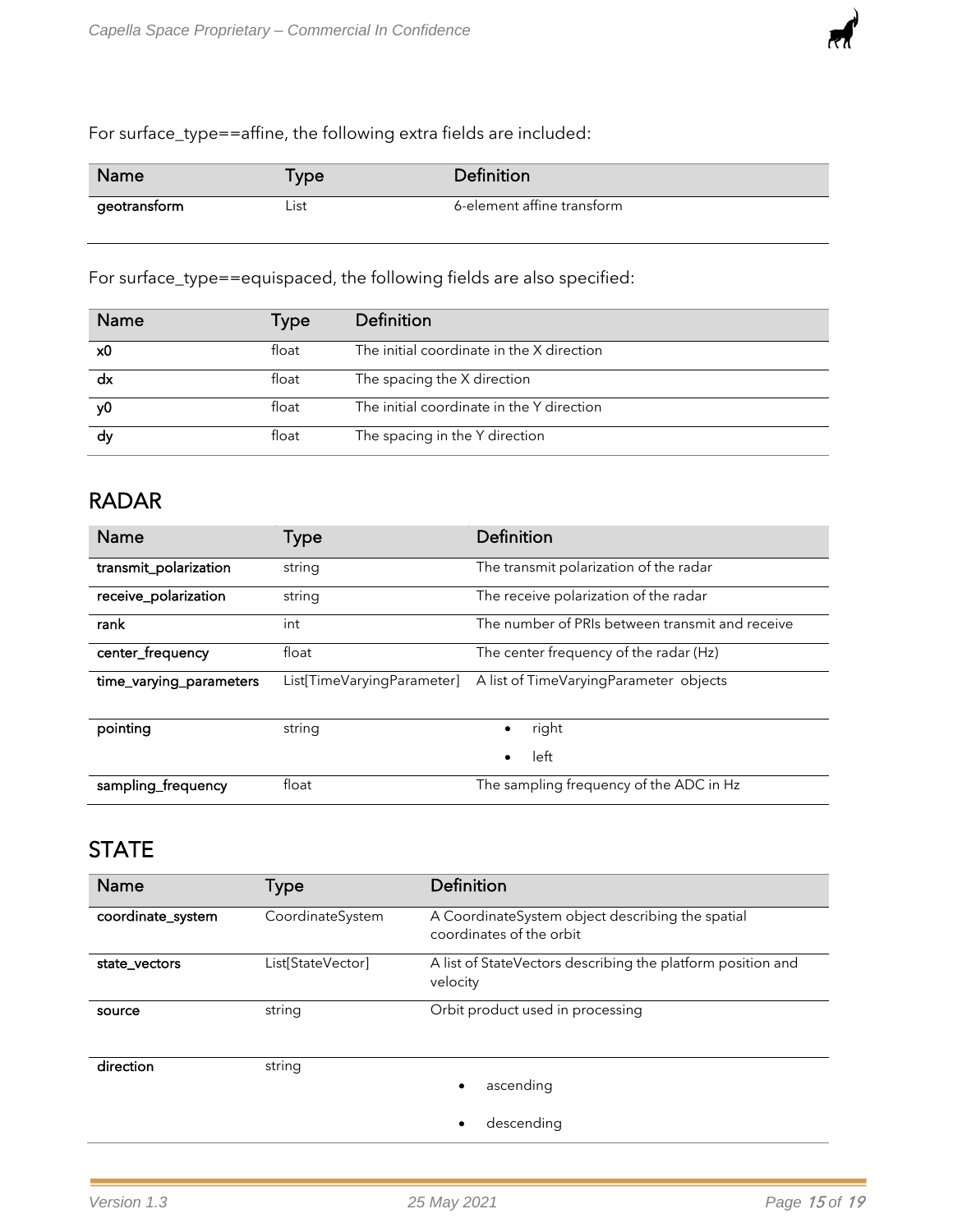

#### **STATEVECTOR**

| <b>Name</b> | Tvpe        | Definition                                                                                                  |
|-------------|-------------|-------------------------------------------------------------------------------------------------------------|
| time        | timestamp   | The timestamp of the measurement time of the state vector                                                   |
| position    | List[float] | A list of 3 floats $(x,y,z)$ describing position in the orbit coordinate system                             |
| velocity    | List[float] | A list of 3 floats (vx, vy, vz) describing the velocity of the platform in the orbit's<br>coordinate system |

#### POINTING

| Name     | Type        | Definition                                                                                                                                                                                                                                                                                  |
|----------|-------------|---------------------------------------------------------------------------------------------------------------------------------------------------------------------------------------------------------------------------------------------------------------------------------------------|
| time     | timestamp   | The timestamp of the attitude measurement                                                                                                                                                                                                                                                   |
| attitude | List[float] | A list of 4 floats (w, x, y, z) describing the rotation from the coordinate_system frame<br>to the antenna frame as a quaternion, where w is the scale. The antenna frame is<br>defined as: Z is boresight, and X and Y are the reference azimuth and elevation<br>directions respectively. |

#### ANTENNA

| Name                | Type       | Definition                                                                                                                                          |
|---------------------|------------|-----------------------------------------------------------------------------------------------------------------------------------------------------|
| azimuth_beamwidth   | float      | The 3dBi azimuth beamwidth in radians                                                                                                               |
| elevation_beamwidth | float      | The 3dBi elevation beamwidth in radians                                                                                                             |
| gain                | float      | The one way gain of the antenna in dBi                                                                                                              |
| beam_pattern        | Polynomial | A 2D polynomial that gives normalized (maximum 0dBi) one way<br>beam pattern as a function of offboresight angle in elevation and<br>azimuth in dBi |

### **COORDINATESYSTEM**

| Name | Type   | Definition                            |
|------|--------|---------------------------------------|
| type | string | The type of coordinate system, one of |
|      |        | ecef<br>$\bullet$                     |
|      |        | local_tangent_plane                   |
|      |        | wkt                                   |

If type==local\_tangent\_plane, the following extra fields are included:

| <b>Name</b> | l ype:      | Definition                                                                                                                       |
|-------------|-------------|----------------------------------------------------------------------------------------------------------------------------------|
| transform   | List[float] | A list of 16 floats describing a 3D homogeneous transformation<br>matrix from ECEF to the local tangent plane coordinate system. |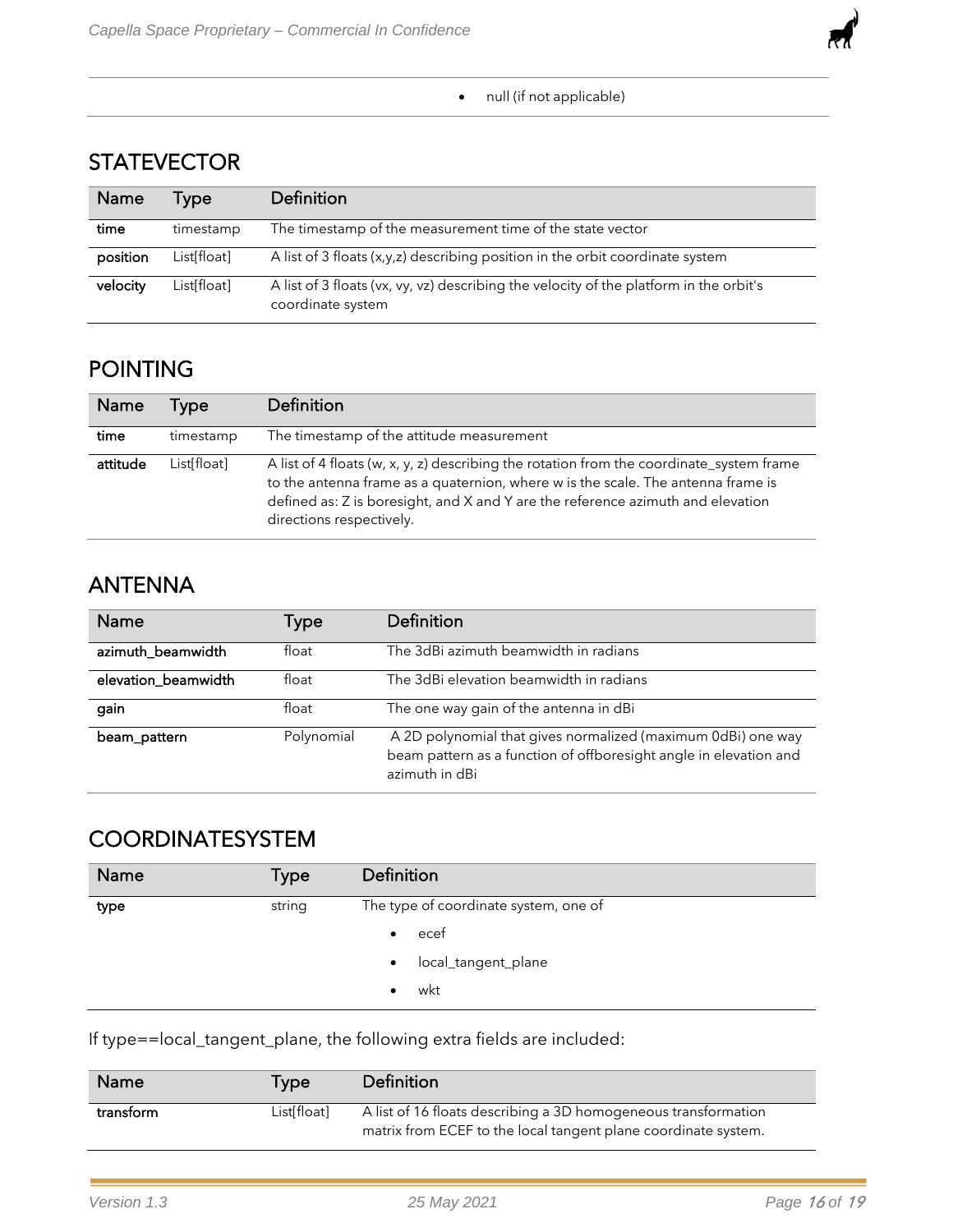

| Name | l ype  | Definition                                                         |
|------|--------|--------------------------------------------------------------------|
| wkt  | string | A string representation of the WKT describing the coordinate frame |

#### WINDOW

| Name              | Type   | Definition                                                        |
|-------------------|--------|-------------------------------------------------------------------|
| name              | string | The name of the Window                                            |
| parameters        | object | A free-from object describing the parameters for the window       |
|                   |        | raised cosine<br>٠                                                |
|                   |        | taylor                                                            |
| broadening_factor | float  | The impulse response broadening factor associated with the Window |

#### POLYNOMIAL

| Name         | Type        | Definition                                                                                                                                                                                                                                 |
|--------------|-------------|--------------------------------------------------------------------------------------------------------------------------------------------------------------------------------------------------------------------------------------------|
| type         | string      | The type of polynomial                                                                                                                                                                                                                     |
|              |             | standard                                                                                                                                                                                                                                   |
|              |             | chebyshev                                                                                                                                                                                                                                  |
|              |             | legendre<br>٠                                                                                                                                                                                                                              |
| dimension    | int         | The dimension of the polynomial                                                                                                                                                                                                            |
| degree       | float       | Max degree of coefficient                                                                                                                                                                                                                  |
| coefficients | List[float] | Array of coefficients ordered so that the coefficient of the term of multi-<br>degree $(i_0, i_1, , i_n)$ is contained at index $(0, 1, , n)$ where n is the<br>dimension above. The size of the array in each dimension is degree +<br>1. |

## TimeVaryingParameter

| <b>Name</b>      | Type            | Definition                                             |
|------------------|-----------------|--------------------------------------------------------|
| start_timestamps | List[timestamp] | A list of timestamps indicating when the specified PRF |
|                  |                 | becomes active                                         |
| prf              | float           | The PRF in Hz                                          |
| pulse_bandwidth  | float           | The bandwidth of the transmitted pulse in Hz           |
| pulse_duration   | float           | The time duration of the transmitted pulse in seconds  |

#### **CENTERPIXEL**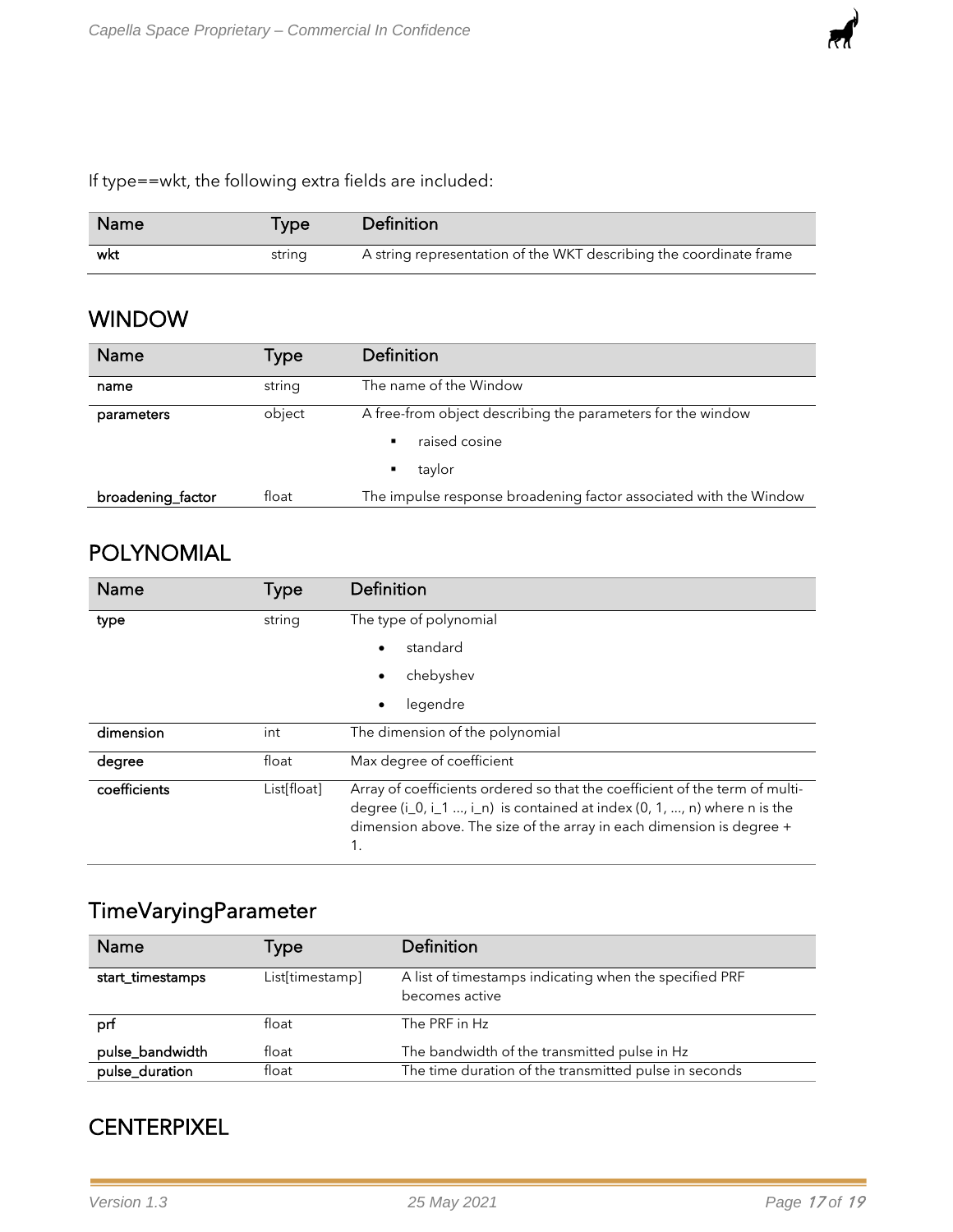

| <b>Name</b>     | Type        | Definition                                                  |
|-----------------|-------------|-------------------------------------------------------------|
| incidence_angle | float       | The incidence angle in degrees                              |
| squint_angle    | float       | The squint angle in degrees                                 |
| look_angle      | float       | The look ange in degrees                                    |
| target_position | List[float] | The ECEF coordinates of the center pixel                    |
| center_time     | timestamp   | The timestamp of when the antenna center acquired the pixel |

#### Terrain Models

For SLC product type, we include the terrain model used for focusing during backprojection. For GEC and GEO products, we include the terrain model used for focusing during backprojection and for reprojection during orthorectification.

| Name | vpe    | <b>Definition</b>                                                                                 |
|------|--------|---------------------------------------------------------------------------------------------------|
| link | string | An internal identifier for the terrain model and the link to the source.                          |
|      |        | E.g.,<br>"WhiteboxFilter[AW3D30v2012,8,50]+https://www.eorc.jaxa.jp/ALOS/e<br>n/aw3d30/index.htm" |
| name | string | An internal identifier for the terrain model used. E.g.,<br>"WhiteboxFilter[AW3D30v2012,8,50]"    |

## <span id="page-17-0"></span>**REFERENCES**

| Ref#  | Document Title                                                                                     |
|-------|----------------------------------------------------------------------------------------------------|
| Ref 1 | Capella Space - SAR Imagery Products Guide                                                         |
| Ref 2 | Spatio Temporal Asset Catalog: https://stacspec.org/                                               |
| Ref 3 | D. Small, "Flattening Gamma: Radiometric Terrain Correction for SAR Imagery," in IEEE Transactions |
|       | on Geoscience and Remote Sensing, vol. 49, no. 8, pp. 3081-3093, Aug. 2011.                        |